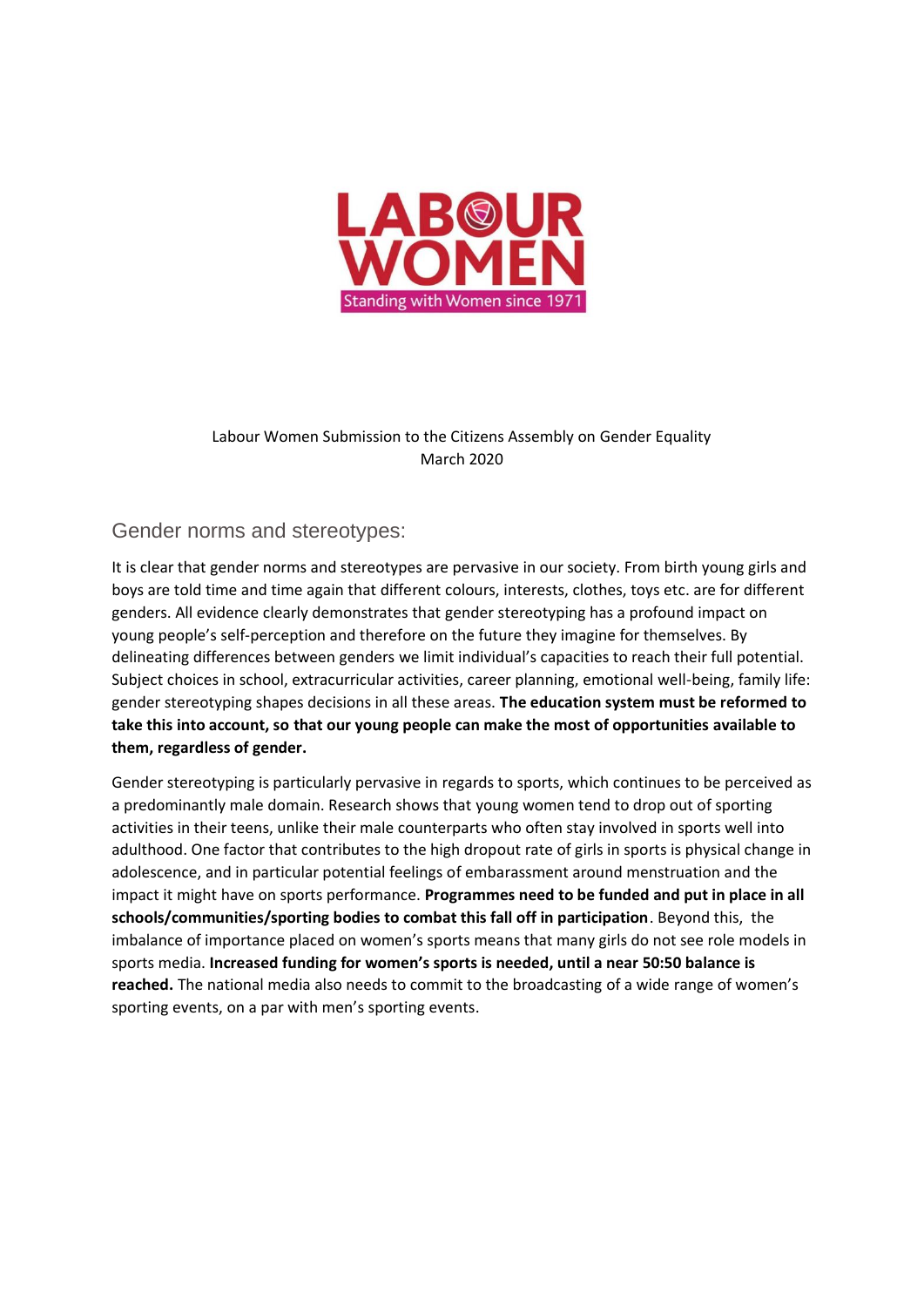#### Work:

One of the biggest issues facing women in work is the gender pay gap. **All employers should be obliged to publish their gender pay gap data**, with breakdowns at different levels of seniority required for large companies where to do so will not identify individual salaries etc.

Women disproportionately occupy low paid jobs with low numbers working in the fields of science, technology or manufacturing. Most senior positions are occupied by men. These are structural inequalities in our country which must be addressed through education and quota systems. **Organisations with over 250 employees should be required to have a gender equality policy.**

**In relation to maternity leave, employers should be compelled through legislation to pay a percentage of salary during maternity leave.** A universal benefit does not equate to 'paid leave'. The lack of maternity leave for public representatives is also a huge barrier for women in politics. If we want increased numbers of women in the Oireachtas and on councils, this is an issue that needs to be addressed.

There is also a pension pay gap emerging in Ireland. In the past many women worked in low paid jobs, or remained at home raising their families, or were forced to leave the workforce early when they got married, this has led to women being disadvantaged in regards to pensions. Caring for a family is work, and should be seen as such. **We need to decrease the minimum number of contributions to be entitled to a full contributory old age pension.**

**There should be legislation for minimum numbers of women to be on the boards of any publicly listed companies.**

### Care:

The issue of childcare is one that disproportionally affects women, who are still seen as the primary caregivers to their children. Childcare in Ireland is prohibitively expensive and is a barrier for many women who wish to return to work but simply cannot afford it**. We need the creation of a state led universal high-quality childcare system.** A system based on profit cannot provide the care our children need. The current model based on subsiding private childcare providers has failed. **Community based childcare is the way forward.**

Childcare workers, an overwhelmingly female sector, are poorly paid and often have precarious contracts. If we want a childcare system that is valued and functions well, **we need to ensure better pay and terms and conditions for the childcare and Early Years education sector for all qualified workers.**

In terms of healthcare- while the repeal of the  $8<sup>th</sup>$  amendment was a huge achievement, there is still a long way to go in ensuring full, accessible reproductive healthcare for women. **Exclusion zones are needed to ensure that women accessing abortions feel safe. We also call for the prompt implementation of the National Maternity Strategy.**